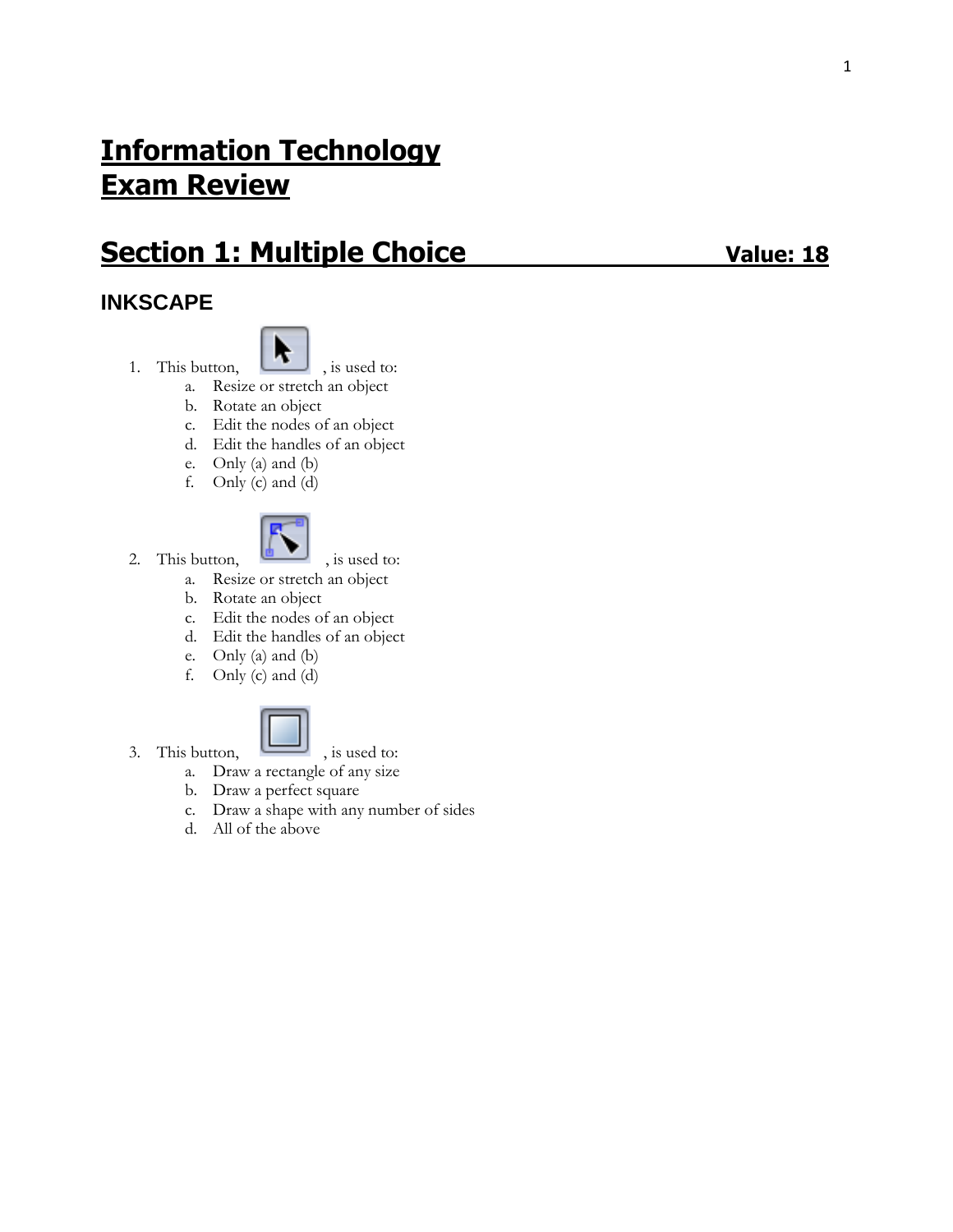### **VIZWIK**

The following questions relate to VIZWIK coding tool.

- 4. Look at the code blocks below. Which requires a hashtag?
	- a. Only Set Fill Color
	- b. Only Set Line Color
	- c. Both
	- d. Neither



- 5. If you create this code block sequence, what is the result?
	- a. The number 4 is displayed in the side pop-out area titled "Console".
	- b. The number 4 is displayed in the side pop-out area titled "Timers".
	- c. The number 4 is displayed in the side pop-out area titled "Call Stack".
	- d. The number 4 is displayed in the label at the bottom.
	- e. None of the above.
- 6. What does this item do?
	- a. Shows the player that they need to travel upwards.
	- b. Senses touches and then runs whatever scripts are attached to it.
	- c. Plays audio files (music or sound effects).
	- d. Rotates the view of the game.



Ò

 $\Box$ 

# **<u>Section 2: Matching Tools and Features value: 26</u>**

### **Tools**

- **1) Inkscape**
- **2) VIZWIK**
- **3) Microsoft Word**
- **4) Microsoft Excel**
- **5) Microsoft Access**
- **6) Microsoft PowerPoint**
- **7) Weebly**

### *On the Answer Sheet, record the related tool number (1, 2, 3, 4, 5, 6, or 7).*

- a) Of the tools in this list, this is the best tool for typing up a report.
- b) Of the tools in this list, this is the best tool for keeping track of business costs.
- c) Of the tools in this list, this is the only tool that has a "primary key".
- d) Of the tools in this list, this is the only tool that uses a "Worksheet".
- e) Of the tools in this list, this is the only tool that uses a "Datasheet".
- f) Of the tools in this list, this is the only tool that had a Lookup Wizard.